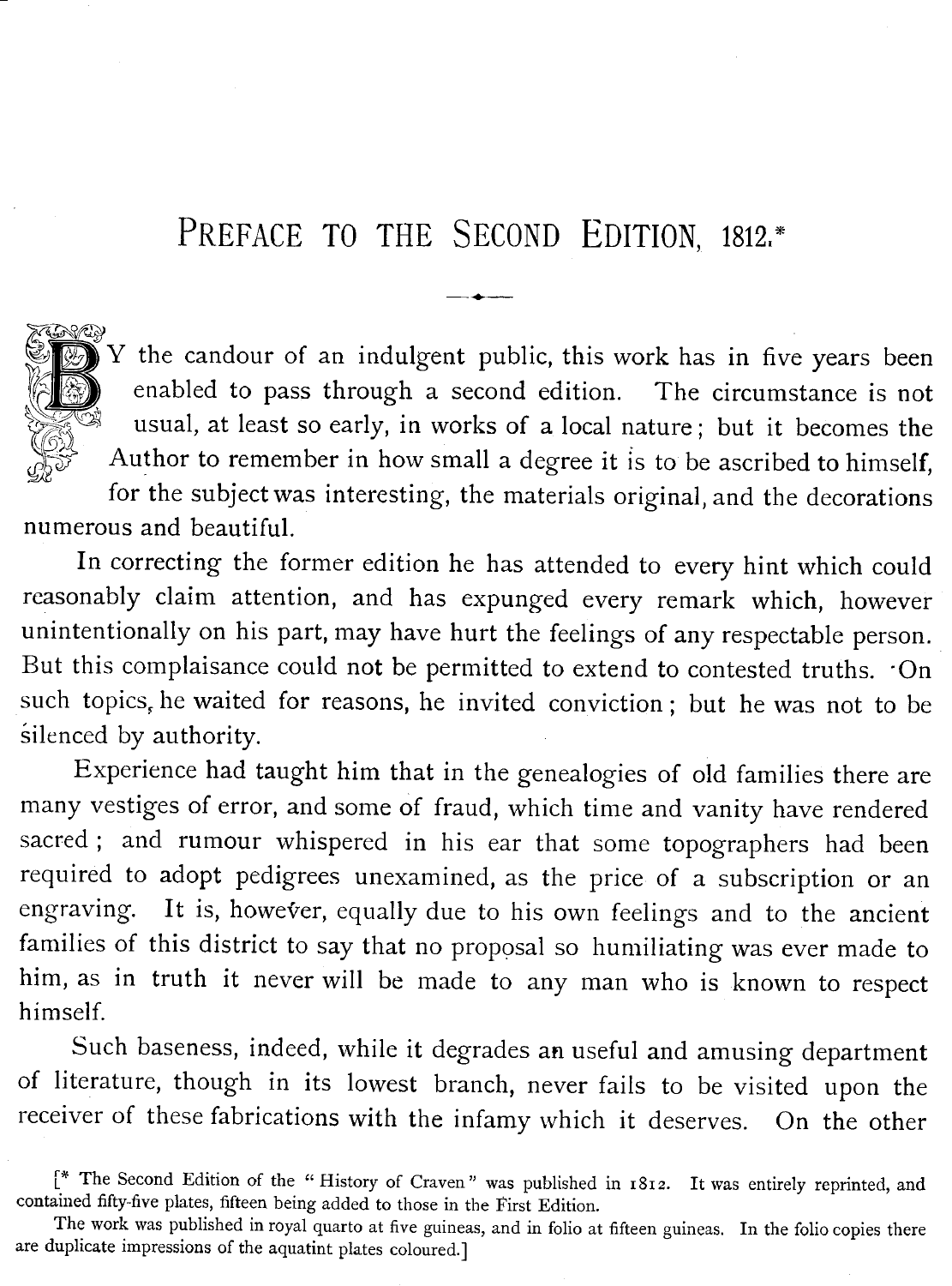## PREFACE.

hand, there are works which scrupulous accuracy, united with stubborn integrity, has elevated to the rank of legal evidence. Such is Dugdale's "Warwickshire"! But, independently of all consequences, truth on the most trifling subjects (and, after all, genealogies are very trifling) is sacred for its own sake. It may sometimes indeed be suppressed, but never compromised. Yet, in subjects like these, why suppress it? Of the ancestors of old families, it is no libel on human nature, or even on their posterity, to suppose that some were knaves and others were dunces ; and surely to rectify the blunders of the one, and expose the impostures of the other, while it affords some exercise to the perspicacity of the inquirer, ought, at the distance of centuries, to excite no displeasure in the descendant. *Nulli gravis est percussus Achilles*. Do not the representatives of the first families in the kingdom read with endurance, or even with pleasure, a faithful exposure of the crimes and follies of much nearer progenitors in the history of their country? Nay, have not the posterity of some of the most ridiculous characters in Shakspeare been seen, at the distance of less than two centuries, convulsed with laughter at the representation of their ancestors' absurdities? For the feelings, however, of rank and ancient descent, though in some instances not connected with the exactest information, the writer has always entertained a high respect. Not so for the subjects of the next paragraph.

To low-bred insolence and threatening he has paid no other attention than to reprint certain obnoxious passages verbatim. What he thought of manufactories in 1805 he said. In 1811 he continues to think what he then did, and therefore says it again .\*

But enough has been said on such a subject.

The benefactors to this edition, whether in matter or ornament, are entitled to a grateful remembrance.

Miss Currer, consistently with the general liberality of her conduct in the application of a large fortune, has contributed plates of Eshton and Kildwick Halls. The Rev. William Roundell has kindly added an aquatinta engraving of Gledstone House; the Rev. William Carr, a beautiful view of the west front of the abbey church at Bolton; and Stephen Tempest, Esq., among other favours, a view of the new front of Broughton Hall.

Mrs. Richardson has exerted her wonted activity and intelligence in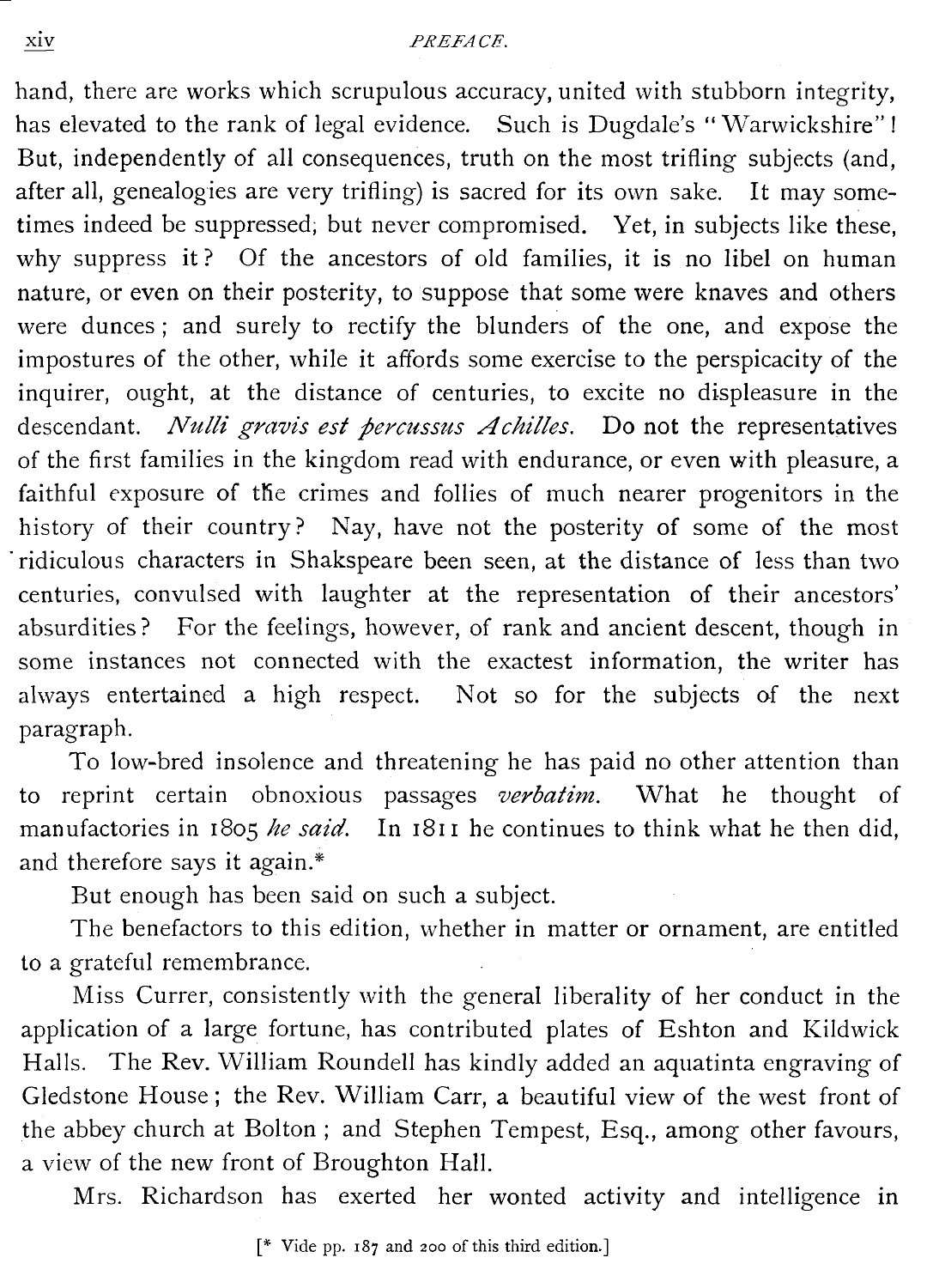collecting and com<br>and to St. Hellen' collecting and communicating many particulars relating to the caves in Craven, and to St. Hellen's Crosses; while Mr. Carr, above mentioned, the unshaken friend of the author and his family, by diligent researches among the Evidences of the Cliffords at Londesborough, has brought to light by far the most numerous and valuable additions to this volume.

The last, but not least, honourable place in this catalogue belongs to the dead.

It is a melancholy, yet it ought to be an improving, reflection, that in work after work, at no great distance of time, the Author has still had to deplore the loss of some friend to whose assistance it was indebted, or for whose amusement it was intended. And now, scarcely had Mr. Beaumont, whose latest correspondence with him was on the subject of the present volume, received from him a public testimony of grateful friendship,\* when he also was no more. On this occasion the writer waited till those who stood nearer, or were more obliged than himself, had time to discover that talents for panegyric are best directed to living objects. This silence, however, far better than ill-judged flattery, has left space for fact and truth. Let it now, therefore, be told, without offence, that his peculiarities were great and his prejudices strong. He had a clear understanding and a tenacious memory, which, after his return from Italy, were devoted principally to the study of English history and antiquities. Inheriting a fine estate, and having never married, he became, through the ardour of this pursuit, a hermit in a palace; for such was his house at Whitley. At his other mansion of Little Mitton, in which he took great delight, he was wont to say that he contended with the owls for possession. His apartments were not merely strewed but piled, with books and papers of his own transcribing. No man living had taken the same pains with Dodsworth's MSS ., or was so well qualified to make an index to that confused but valuable collection. As a magistrate, he was skilful and upright, but very irascible, and altogether irreconcilable to every thing which he thought improper in the conduct of his brethren. He was a warm and faithful friend, and more especially a literary friend, but subject to fits of resentment, which, if he thought well of the objects of them on the whole, were easily appeased. To his indigent acquaintance the large sums which he professed to lend were eventually given. His liberality to his immediate relatives knew no bound but the extent of his means, and scarcely even that. With an income of

<sup>\*</sup> In the Dedication to the "Life and Correspondence of Sir George Radcliffe ."